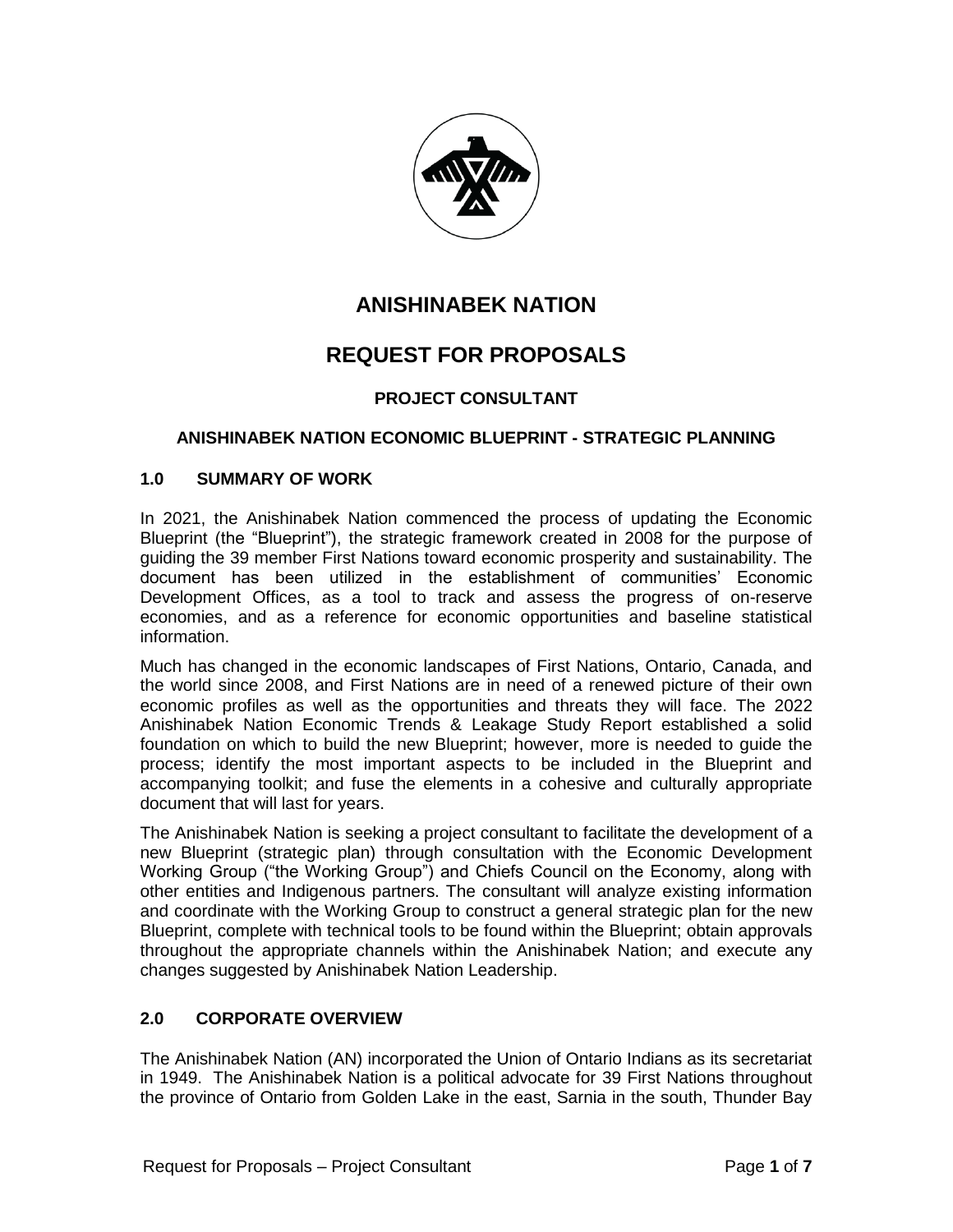and Lake Nipigon in the North. The 39 First Nations have an approximate combined population of 65,000 citizens. The AN has four strategic regional areas, Southwest, Southeast, Lake Huron and Northern Superior. Each region is represented by a Regional Deputy Grand Council Chief.

The AN has its head office located on Nipissing First Nation, just outside of North Bay, Ontario and has satellite offices in Fort William First Nation, Curve Lake First Nation and Munsee-Delaware First Nation. The AN delivers a variety of programs and services, such as Economic Development, Lands and Resources, Health, Social Services, Education, Policy and Communications, in addition to providing the necessary forum for collective First Nation action on issues through the Chiefs in Assembly.

To learn more about the AN, please visit our website at **[www.anishinabek.ca.](http://www.anishinabek.ca/)**

# **3.0 PROJECT BACKGROUND**

In 2006, the Chiefs in Assembly passed a resolution that focused on the development of an AN strategy for how the Anishinabek people, communities, governments, and organizations can participate in economic development initiatives that were, and currently still are, happening throughout the Anishinabek territories. The strategy developed had been prepared as a "blueprint" for the next steps that would lead to the creation and expansion of potential businesses, the creation of jobs, the generation of revenue and the participation of the Anishinabek First Nations as key players in the local, regional, national, and international economies.

The recommendations summarized within the Blueprint set out a process through which the communities, regions, and the AN can further develop their economic capacity, effectively plan for long-term economic development, and then successfully engage in economic development opportunities. Furthermore, the recommendations were intended to be adapted and applied by the communities as needed.

In order to provide an economic framework that works for First Nations for years to come we must delineate the current spending habits of First Nations governments, businesses, and individuals and identify the amount of money leaving the community. The AN and member First Nations require insight as to where money can currently be spent that directly benefits the community and where there is potential for governments, corporations, and/or entrepreneurs to create those internal funding channels.

Sustainable economic development relies on the creation of employment opportunities for community members and the internal production of most of the community's needs. The impact of economic leakage can be felt deeply throughout the community and have a compounding effect over time. When there are less on-reserve options to purchase goods and services, consumers and businesses are forced to seek off-reserve goods and services in order to sustain themselves.

# **4.0 STATEMENT OF WORK**

The AN Economic Development department is seeking a project consultant that will complete the following stages: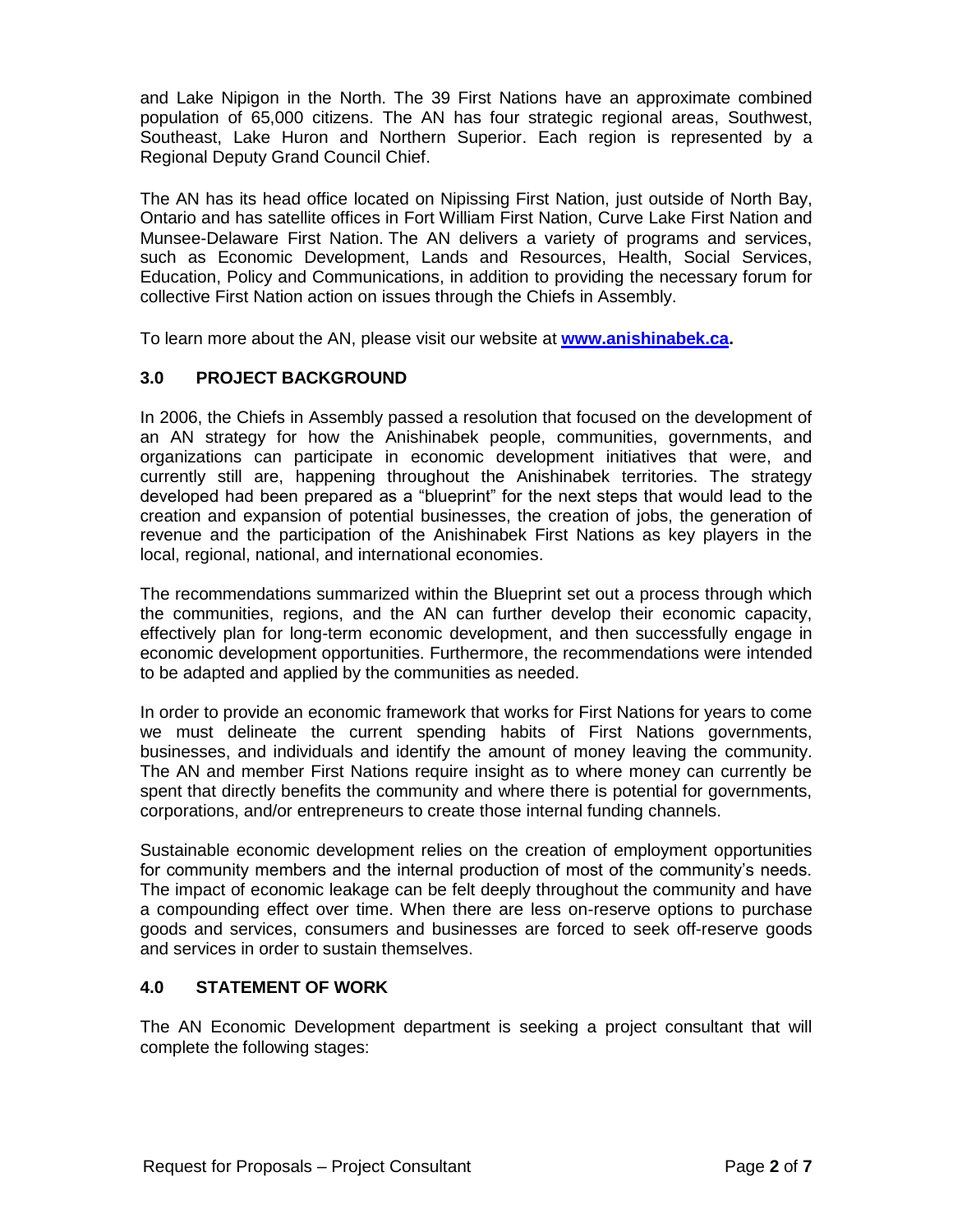# **Stage 1 – Pre-Planning**

This stage requires the consultant to research and report the following in the preparation for the strategic planning sessions. Items to be considered:

- Review of 2008 Anishinabek Nation Economic Blueprint and overall assessment;
- Review of Anishinabek Nation Economic Trends & Leakage Study Report;
- Complete a SWOT Analysis of the Anishinabek Nation to evaluate the current opportunities and threats as it relates to economic development
- Engage with Anishinabek First Nations, through engagement processes currently in place through the Economic Development department and by other means that can be developed by the consultant;
- Coordinate with the Working Group on a monthly basis (or more frequently, as needed) to ensure consistency and that targets laid out in the established work plan are met; and
- Any other pre-planning action items that may be deemed

At the end of stage 1, the consultant must submit a copy of the Anishinabek Nation Economic Blueprint Stage 1 Development report.

# **Stage 2 – Anishinabek Nation Economic Blueprint Creation (Strategic Plan)**

During this stage, the consultant will assist in identifying strategic goals and create an actionable Anishinabek Nation Economic Blueprint (strategic plan). The contractor will engage the Economic Development Working Group, the Chiefs Council on the Economy, Regional Round Tables, and any other methods that the consultant would deem necessary in supporting the development of the Blueprint. The strategic plan will include:

- An executive summary
- A comprehensive plan that identifies:
	- o A shared Anishinabek Nation Mission and Vision
	- o SMART (specific, measureable, achievable, realistic, and time limited) Goals
	- o Objectives
	- o Strategies
		- Develop new and/or update existing economic development technical tools that will be incorporated into the new Blueprint;
	- o Tactics
	- o Listing of responsible parties and their roles
	- o Outcomes
	- o Key measures of success
- Optional items to the plan could include:
	- o Resource development strategies
	- o Recommendations for enhancement

The deliverable for stage 2 should be a draft copy of the Anishinabek Nation Economic Blueprint.

### **Stage 3 – Anishinabek Nation Economic Blueprint Implementation, Evaluation and Communications Plan Development**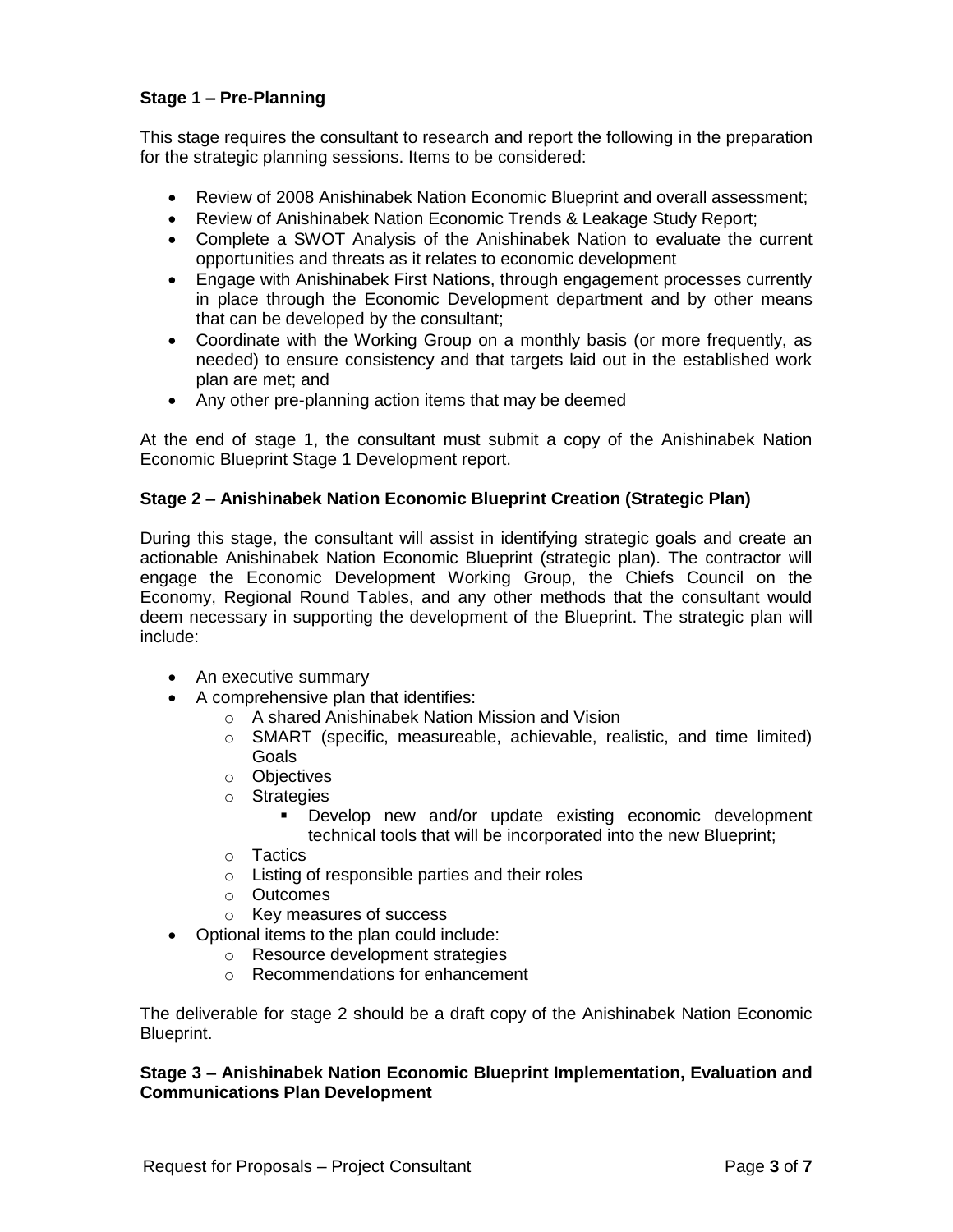This stage requires the consultant to assist by developing an implementation, evaluation, and communication plan. This process should include:

- Work with the Working Group to formulate an implementation plan for the recommendations set out within the Blueprint;
- Work with the Working Group and the Anishinabek Nation Communications Department to formulate a communications plan for the promotion and appropriate sharing of the Blueprint and economic development in general throughout the Anishinabek Nation;

Once the 3 stages are completed, the consultant must:

- 1. Present the draft Blueprint and Implementation, Evaluation, and Communication Plan to the Economic Development Working Group and the Chiefs Council on the Economy to provide input, feedback and recommendations; and
- 2. Present the final Blueprint and Implementation, Evaluation, and Communication Plan to the Economic Development Working Group and Chiefs Council on the Economy.

# **5.0 DELIVERABLES**

- 1. One (1) electronic copy of the Anishinabek Nation Economic Blueprint Stage 1 Development report;
- 2. One (1) draft electronic copy of the Anishinabek Nation Economic Blueprint prior to finalization;
- 3. One (1) final electronic copy of the Anishinabek Nation Economic Blueprint;
- 4. One (1) draft electronic copy of the Anishinabek Nation Blueprint Implementation Plan prior to finalization;
- 5. One (1) final electronic copy of the Anishinabek Nation Blueprint Implementation Plan; and
- 6. All supporting documentation that was utilized for the development of the aforementioned deliverables (hard copy and electronic).

# **6.0 FINANCIAL CONSIDERATIONS**

The total budget for this project should not exceed **\$75,000.00**. The total budget for this project must include all costs associated with personnel, travel, key informant interviews, preparation of reports and required documentation, overhead costs, all eligible taxes and any other anticipated expenditures.

# **7.0 TIMEFRAME**

The project will run from May 2, 2022 to March 31, 2023.

# **8.0 PROPOSAL RESPONSE GUIDELINES**

To ensure your proposal is considered for evaluation, it must include the following: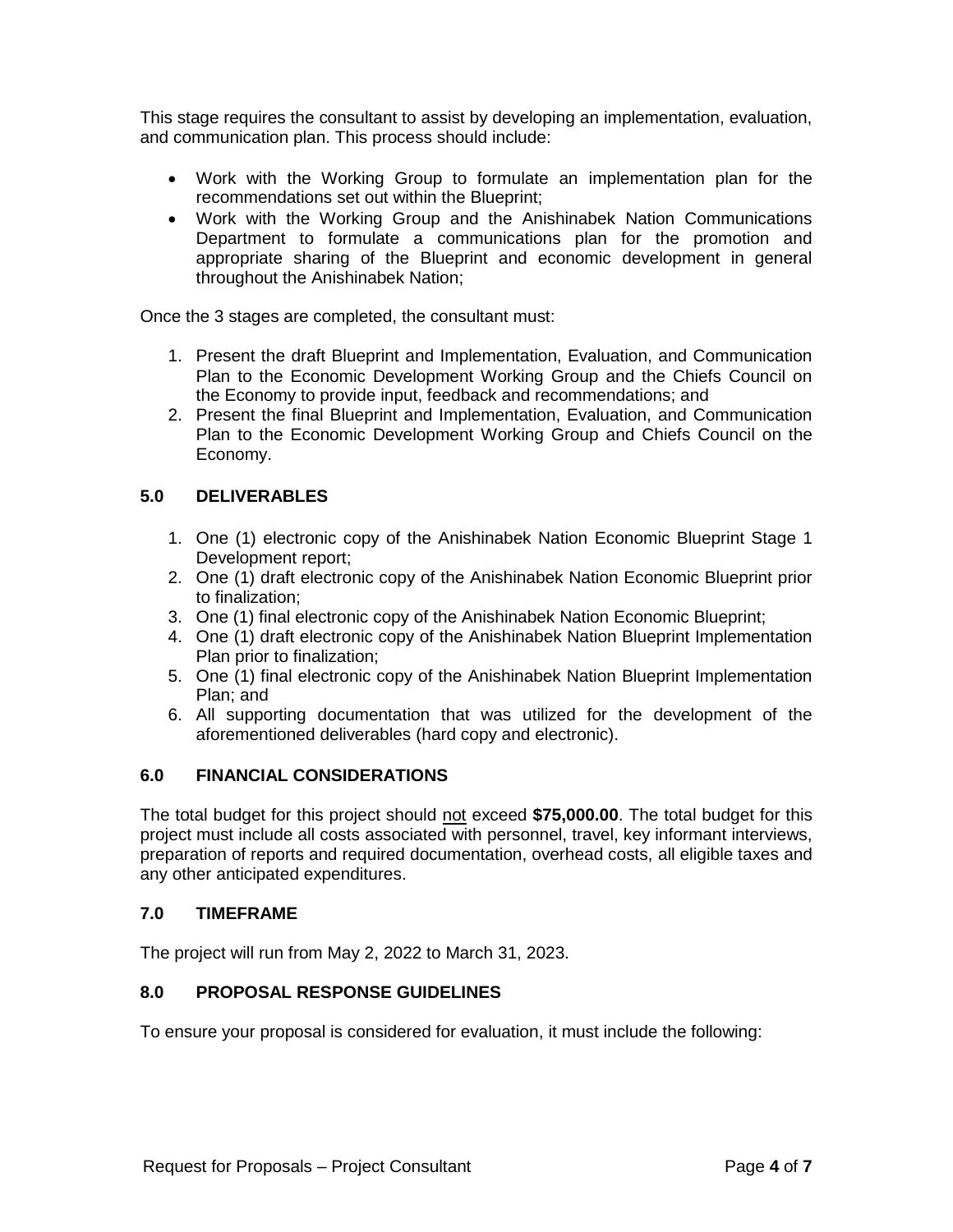### **Cover Letter**

- Dated and signed by a person authorized to negotiate and make commitments, and provide clarification with respect to the proposal on behalf of the bidding proponent or firm;
- A statement indicating the proponents understanding of the proposed project and the deliverables required:
- Reference the title of the RFP;
- Indicate the capacity of the proponent to complete the project; and
- The name of a single point of contact from your company.

#### **Proposed Project Plan**

- A proposed project plan, with timelines, that indicates the steps to be taken from the start of the contract to the final deliverable.

#### **Qualifications**

- Provide examples of previous relevant work experience; and
- Identify the qualifications and experiences of the project team.

#### **Costs and Charges**

- Provide an all-inclusive fixed-cost quotation for this project; and
- Identify the expected costs and their allocation.

### **9.0 INQUIRIES**

All inquiries about this request for proposals should be directed to:

#### **Megan Goulais, Manager, Economic Development**

E-mail: **[megan.goulais@anishinabek.ca](mailto:megan.goulais@anishinabek.ca)**

Telephone: 1-877-702-5200 or (705) 497-9127 ext. 2320

#### **10.0 SUBMISSION PROCEDURE**

As a potential supplier of these professional services, you are invited to submit a proposal to provide professional  $3<sup>rd</sup>$ -party contractor services in accordance with the terms and conditions detailed in this document.

Please submit your proposal by fax to:

705-497-9135 **Attention**: Megan Goulais

#### **OR**

#### **Email**: [megan.goulais@anishinabek.ca](mailto:megan.goulais@anishinabek.ca)

Proposal packages must be clearly marked: **Anishinabek Nation Economic Blueprint - Strategic Planning**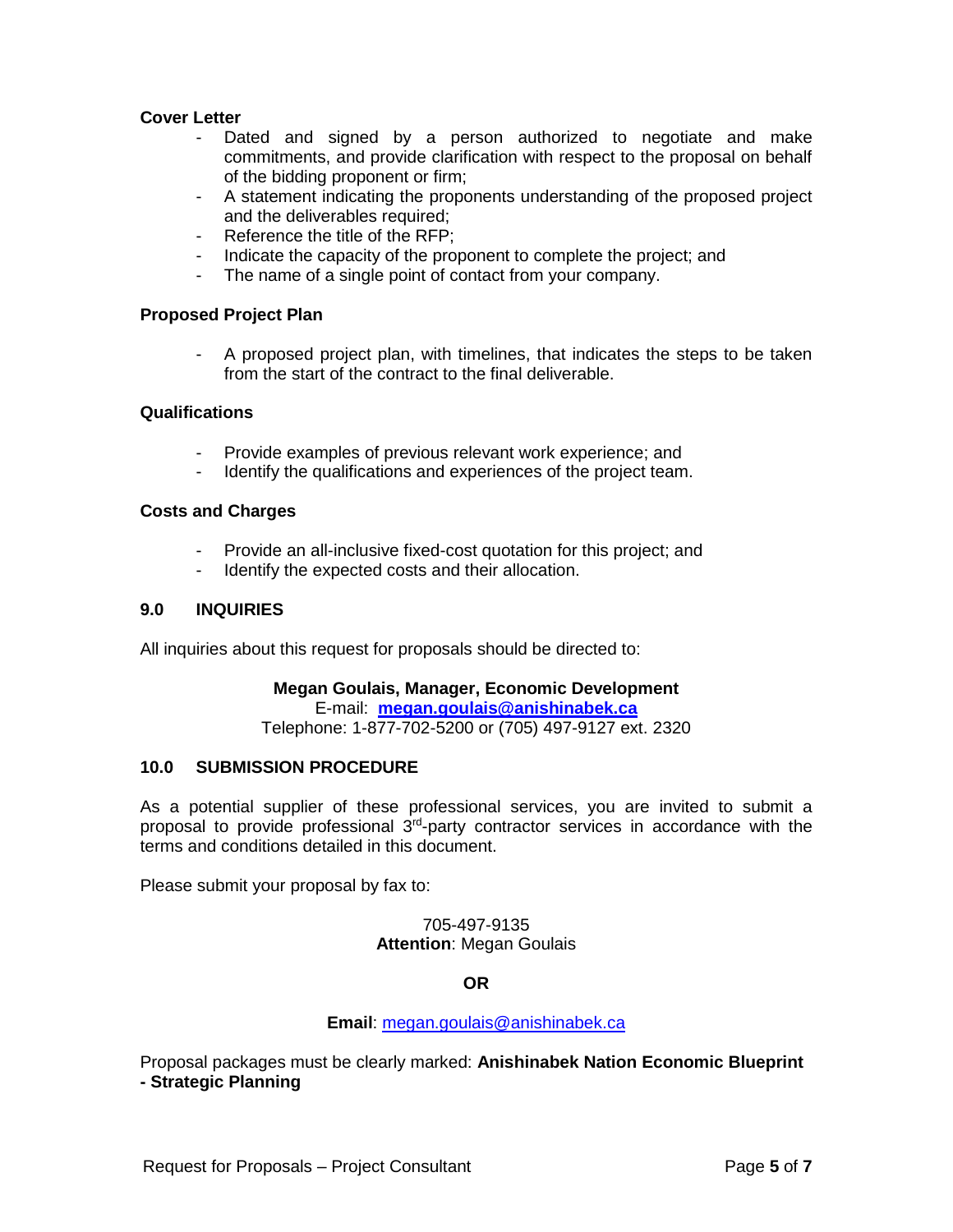**Closing Date and Time:** Proposals must be received by **April 19, 2022** at 4:30pm. Proposals received after the closing time will not be considered.

**Project Completion:** The project completion deadline is **March 31, 2023,** by 4:30pm.

# **11.0 REQUEST FOR PROPOSALS PROCESS**

Upon closing, proposals will be reviewed for completeness. Only completed proposals will be brought forward to the selection committee for further consideration and a final decision.

Eligible proposals will be evaluated based on the response guidelines in section 8.0.

# **12.0 SELECTION OF SUCCESSFUL PROPONENT**

The AN reserves the right to reject any or all proposals and to accept the proposal deemed most favorable to the interests of the AN and its partners.

The AN reserves the right to seek clarification and supplementary information from proponents after the submission deadline.

Proponents will be notified in writing once a selection has been made.

# **13.0 CONTRACT NEGOTIATION**

The AN will enter into a contractual agreement with the preferred proponent. The AN, at any time, and without liability, may withdraw from negotiations with any potential proponent.

The successful proponent will be required to comply with the AN's rules and regulations, including the COVID-19 Pandemic Policy and other applicable polices. The successful proponent will be provided copies of all applicable policies prior to the completion of contract negotiations.

# **14.0 TERMS AND CONDITIONS**

- 14.1 The AN will not be responsible for any costs incurred by a proponent in preparing and submitting proposals. The AN accepts no liability of any kind to a proponent prior to the signing of a contract.
- 14.2 Submissions of a proposal shall not obligate, nor should it be construed as obligating the AN, to accept any such proposal, or to proceed further with the project. The AN may, in their sole discretion, elect not to proceed with the project, and may elect not to accept any, or all proposals for any reason.
- 14.3 A proponent may amend or withdraw their proposal prior to the closing date and time specified in the request for proposals by way of written notice to the AN.
- 14.4 Proposals submitted shall be final and may not be altered by subsequent offerings, discussions, or commitments, unless the proponent is requested to do so by the AN.